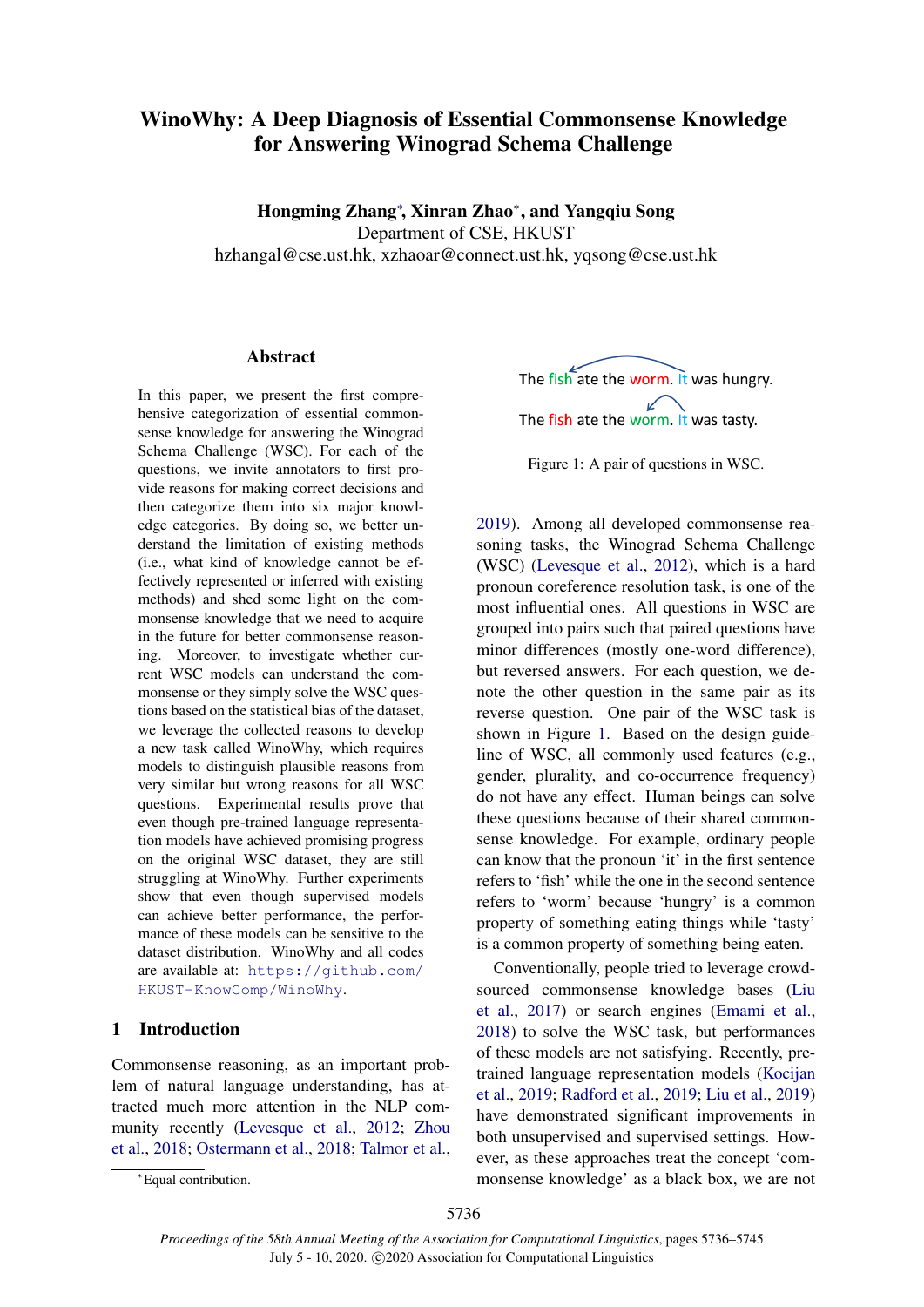<span id="page-1-0"></span>

Figure 2: One example from the WinoWhy dataset. Plausible and implausible reasons are indicated with the tick and the crosses respectively. Resources of different reasons are shown in brackets. 'Human Reverse' means the human reason for the reverse question.

clear about why they can do better (e.g., can these models understand commonsense or they just capture the statistical bias of the dataset) and do not know how to further improve them. To answer these two questions, in this work, we present the first deep diagnosis of essential commonsense knowledge for answering WSC questions. Specifically, we invite annotators to first provide reasons for why they choose the answers when they answer the questions, and then group all the WSC questions by different types of used commonsense knowledge (e.g., the property of entities, temporal knowledge, or spatial knowledge). By doing so, we can then analyze what kinds of commonsense knowledge can be well represented and understood by current models and more importantly, we can be clear about what kinds of commonsense knowledge are still challenging for current models, which could be an important future research direction for solving not only the WSC task but also the general commonsense reasoning problem.

After the diagnosis, based on the collected reasons, we also create a new task WinoWhy, which aims at better evaluating models' abilities to understand commonsense knowledge. For each question in the WSC task, we pair it with several reasons. Models are required to distinguish the correct reasons from all very similar but wrong candidates. From examples in Figure [2,](#page-1-0) we can see that even though all candidates are highly related to the original question, only one of them is the correct reason for resolving the coreference relation. Experimental results show that even though state-of-the-art models can achieve about 90% accuracy on the original WSC task, they are still struggling on WinoWhy questions, which shows that current models are still far away from un-

derstanding the commonsense knowledge. Moreover, by conducting experiments on both WSC and WinoWhy tasks, we prove that even though supervised models can achieve better performance, these models can be sensitive to the dataset distribution, which indicates that the improvement is probably coming from better capturing the statistical bias of the dataset rather than better understanding the required commonsense knowledge.

The rest of the paper is organized as follows. In Section [2,](#page-1-1) we present the diagnosis of essential commonsense knowledge for answering WSC questions, which includes the reason collection and categorization. After that, we show how we create WinoWhy in Section [3.](#page-3-0) In Sections [4](#page-4-0) and [5,](#page-6-0) we introduce the detailed experiments and analysis on both the original WSC and the proposed WinoWhy tasks. We introduce the related work about commonsense reasoning in Section [6.](#page-8-0) In the end, we conclude this paper with Section [7.](#page-8-1)

# <span id="page-1-1"></span>2 Commonsense Knowledge Diagnosis

Commonsense reasoning is often viewed as one of the most challenging AI tasks and we still do not have a principled way of solving it. One important reason behind this is that, due to the vague definition of commonsense knowledge, we are not clear about what the essential knowledge types are and thus we are unclear about how to represent, acquire, and use them. As a result, we can only treat commonsense knowledge as a black box and try to learn it from limited training data. To explore a principled way of representing commonsense knowledge and solving commonsense reasoning problems, we take the Winograd Schema Challenge as the breaking point to conduct a detailed diagnosis of what kinds of knowledge are essential for answering these questions. To be specific, we first ask human beings to provide reasons why they make the correct decisions for all WSC questions. After that, we categorize these reasons by the involved knowledge types (e.g., the property of objects, temporal knowledge, or spatial knowledge). By doing so, we are more clear about how to acquire, represent, and apply such knowledge. Details are introduced as follows.

# <span id="page-1-2"></span>2.1 Reason Collection

To collect high-quality reasons for answering all WSC questions, we employ the Amazon Mechanical Turk (MTurk) platform for our annotations and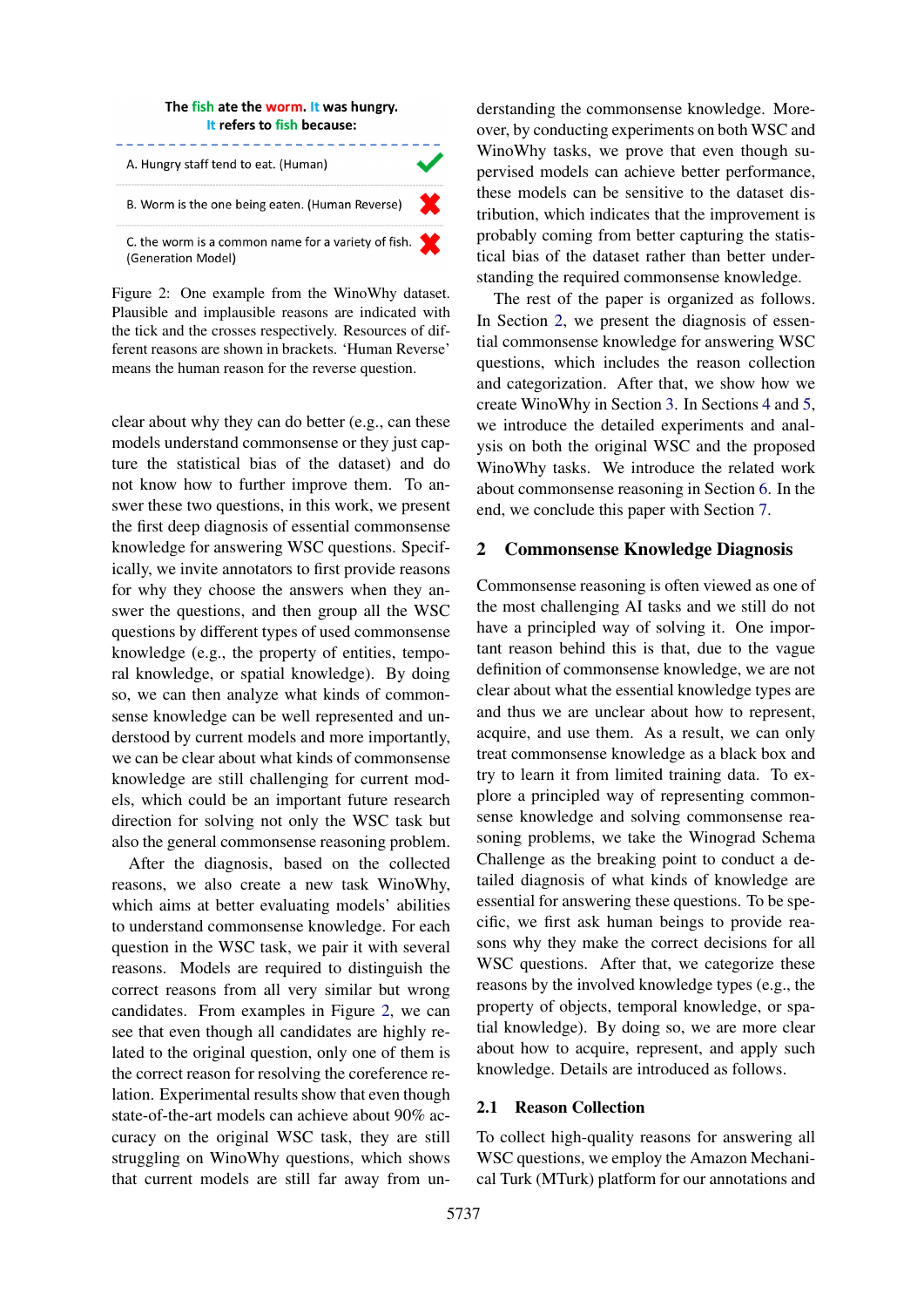<span id="page-2-0"></span>Instructions



Figure 3: Reason collection interface on MTurk. Annotators are asked to provide reason(s) for all WSC questions in natural language.

design a two-phase annotation procedure to collect the knowledge. In the first phase, we ask annotators to provide reasons for all WSC questions. Detailed instructions are provided such that annotators can fully understand the task. As each question may have multiple plausible reasons, for each question, we invite five annotators to provide reasons based on their own judgments. A screenshot of the survey is shown in Figure [3.](#page-2-0) As a result, we collect 1,365 reasons. As the quality of some given reasons might not be satisfying, we introduce the second round annotation to evaluate the quality of collected reasons. In the second phase, for each reason, we invite five annotators to verify whether they think the reason is reasonable or not. If at least four annotators think the reason is plausible, we will accept that reason. As a result, we identify 992 valid reasons.

# 2.2 Knowledge Categorization

After collecting all reasons, we categorize them into different groups based on the used knowledge types. We first introduce the selected knowledge types and then introduce the detailed annotation procedure.

# 2.2.1 Knowledge Types

A good categorization standard should have two properties: (1) Broad Coverage: it should cover most cases; (2) Exclusive: there should be clear boundaries between different categories. Following these standards, we found following two categorization methods of commonsense knowledge:

- 1. Conceptual Semantic Theory: According to Jackendoff's original theory [\(Jackendoff,](#page-9-9) [1990\)](#page-9-9), the semantics of human language can be expressed with a finite set of mental primitives and a finite set of principles of mental combination. As claimed by Jackendoff, even though the definition of mental primitives may vary based on different data or languages, some common primitives (i.e., *entity*, *property*, *number*, *location*, *state*, *event*, and *activity*) can be observed. These common primitives can thus be used as knowledge types for the commonsense knowledge categorization.
- 2. ConceptNet: As one of the most popular commonsense knowledge resources, ConceptNet 1.0 [\(Liu and Singh,](#page-9-10) [2004\)](#page-9-10) defines 20 commonsense relations, which belong to eight categories (i.e., *K-lines*, *Things*, *Agents*, *Events*, *Spatial*, *Causal*, *Functional*, and *Affective*). In the latest version of ConceptNet [\(Speer et al.,](#page-9-11) [2017\)](#page-9-11), more relations (e.g., 'RelatedTo') from other resources are merged into ConceptNet. As they are relatively vague, we still follow the definition in ConceptNet 1.0 for the commonsense knowledge categorization.

As there exist some overlaps between semantic primitives and categories in ConceptNet (e.g., '*Agents*' and '*Functional*' both describe certain properties of some objects), we first adopt all the commonly observed primitives in [\(Jackendoff,](#page-9-9) [1990\)](#page-9-9) as the base knowledge types and then modify them based on the definition of categories from ConceptNet. For example, three primitives (*activity*, *state*, and *event*) and *Events* from ConceptNet can all be covered by the definition of Eventuality [\(P. D. Mourelatos,](#page-9-12) [1978\)](#page-9-12). For the simplicity of the categorization and the quality of the annotation, we merge them. At the current stage, we remove '*K-lines*' because it contains relations like 'ConceptuallyRelatedTo', which is relatively vague and difficult to be distinguished from other categories. Another exceptional knowledge type is '*Causal*' from ConceptNet. During the annotation, we found out that annotators had difficulty understanding the strict definition of '*Causal*' in ConceptNet (i.e., One event contributes to the creation of another one) and tended to annotate all reasons as '*Causal*' because they think all reasons can somehow 'cause' the decision making. To make sure that all categories are easy for annotators, which are mostly ordinary people, to distin-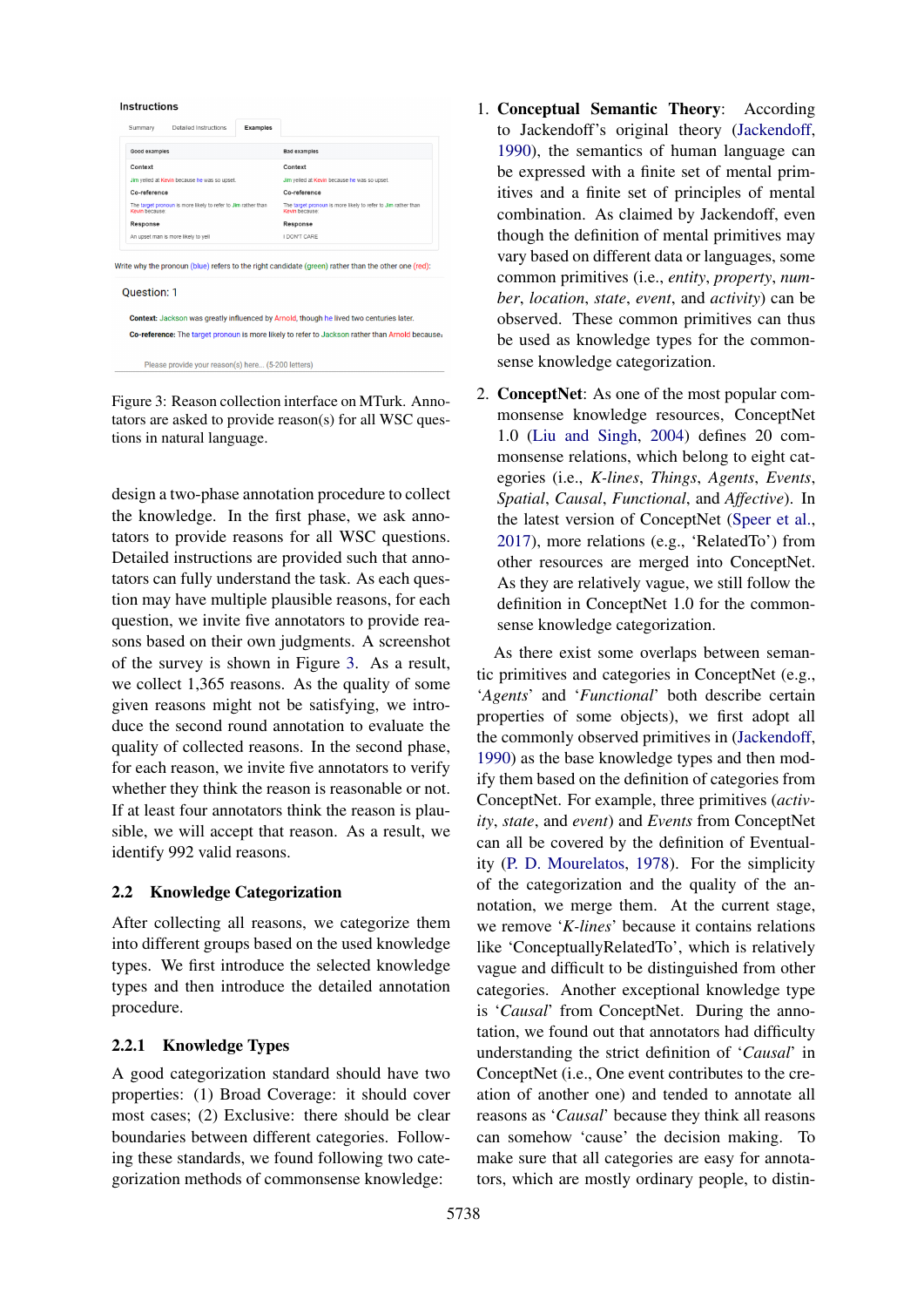<span id="page-3-1"></span>

| Name        | Definition                                 | Example                                  |
|-------------|--------------------------------------------|------------------------------------------|
| Property    | Knowledge<br>about<br>property of objects. | ice is cold.                             |
| Object      | Knowledge about ob-<br>jects.              | cats have ears.                          |
| Eventuality | Knowledge<br>about<br>eventualities.       | 'wake up' happens<br>before 'open eyes'. |
| Spatial     | Knowledge<br>about<br>spatial position.    | object at the back<br>can be blocked.    |
| Quantity    | Knowledge<br>about<br>numbers.             | 2 is smaller than<br>10.                 |
| Others      | All other knowledge.                       | NА                                       |

Table 1: Names, definitions, and examples of selected knowledge types. Annotators are asked to select the most suitable knowledge type of each reason. If they think none of the first five categories is suitable, they are encouraged to choose 'Others'.

guish, we remove 'Causal'. As we cannot guarantee that selected knowledge types could cover all kinds of knowledge, an additional type 'Others' is provided. Names, definitions, and examples of selected knowledge types are shown in Table [1.](#page-3-1)

#### 2.2.2 Annotation

For each collected valid reason, we invite annotators to select the knowledge type that can best describe the reason. Note that each reason may contain inference over multiple knowledge types. Thus, for each reason, we invite five different annotators to provide annotations. Each annotators are provided with detailed instruction of the job, descriptions of each candidate category, and examples for the category. As a result, we collect 4,960 annotations. We show the distribution of annotation results in Figure [4.](#page-3-2) From the distribution, we can see that all knowledge types are very important, especially the knowledge about objects (e.g., 'cats have ears') and eventualities (e.g., 'people who give help often receive thanks later'). Besides that, we also notice that only 17% of all reason annotations (839) are 'Others', which indicates that the selected five categories can effectively cover 83% of the cases and thus the selected knowledge types fulfill the broad coverage requirement. We evaluate the annotation quality by average inner annotator agreement (IAA) and kappa coefficient [\(McHugh,](#page-9-13) [2012\)](#page-9-13). We compute the IAA pair-wisely among all annotators. For each reason, if two annotators give the same knowledge type, we label it as agreed, otherwise, we label it as dis-agreed. The average IAA is 78.72%. We calculate the kappa coefficient based

<span id="page-3-2"></span>

Figure 4: Distribution of different knowledge types.

on the five raters and five categories setting and the result is 0.804. Considering that the annotation task is a multiple-choice task, such an agreement can indicate that the survey is well designed and annotators can clearly understand the task. For each WSC question, we select the most popular knowledge type among all valid reasons as the question's major knowledge type. If multiple knowledge types have the same votes, we assume that question has multiple knowledge types. As a result, 222 questions have single knowledge type and 51 questions have multiple knowledge types.

# <span id="page-3-0"></span>3 WinoWhy

In this section, we introduce details about the creation of WinoWhy.

#### 3.1 Task Definition

Each question in WinoWhy is defined as follows. Given a pronoun coreference resolution question and its correct answer from the original WSC data, models are asked to select all plausible reasons for making the correct prediction. WinoWhy can thus be viewed as a natural followup of the original WSC task and can help better understand models' commonsense reasoning abilities.

#### 3.2 Candidate Selection

For each question, three kinds of candidate reasons are selected for annotators to annotate. The first reason resource is human annotation, which effectively represents how human beings solve these questions. Besides that, to collect some very similar but wrong reasons as negative examples, we consider the reasons provided by humans for the reverse question as a potential challenging wrong reason resource. Last but not least, besides reasons provided by human beings, we also lever-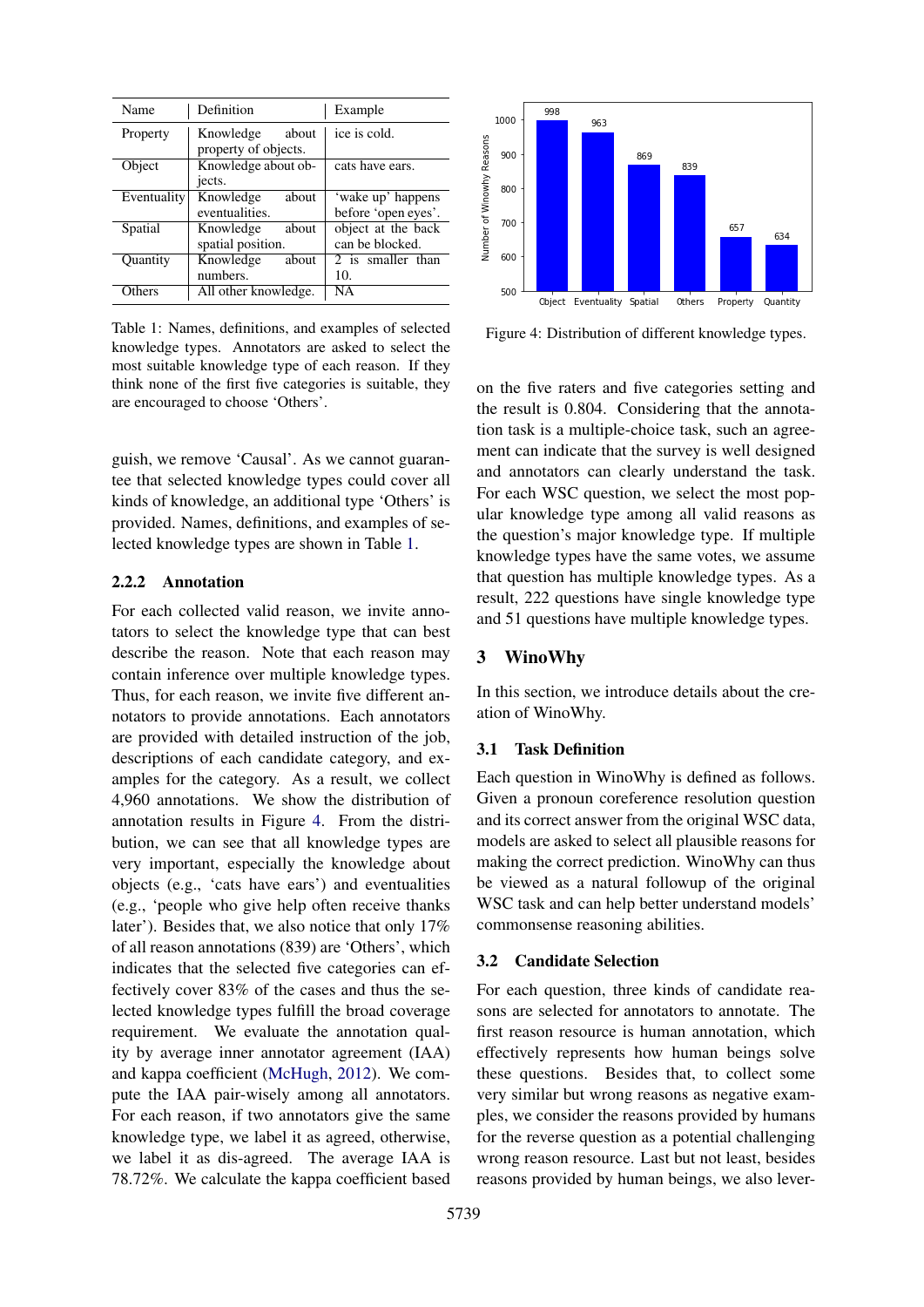<span id="page-4-1"></span>

Figure 5: Distribution of reason plausibility score. The positive, acceptable, and negative reasons are denoted with the tick, confusing emoji, and cross respectively.

age a strong generation model (i.e., GPT-2 [\(Rad](#page-9-7)[ford et al.,](#page-9-7) [2019\)](#page-9-7)) to generate reasons. We provide the same questions that we showed to humans before (e.g., 'The fish are the worm. it was hungry. It refers to fish because') to the generation model and ask it to finish the sentences. For each question, we leverage the beam search to find the top five generated reasons. Merging all resources, we get 4,095 reasons for the next step annotation.

#### 3.3 Annotations

Similar to previous annotations, we invite annotators from Amazon Turk to help annotate whether the reasons are plausible or not. For each reason, we invite five different annotators and determine the plausibility score of each reason by voting. For example, if four out of the five annotators think one reason is plausible, its plausibility score is then 0.8. We use the same survey to annotate the plausibility of different reasons as Section [2.1.](#page-1-2) As a result, we collect 20,475 annotations. The average IAA is 91.49% and the kappa coefficient (five raters and two categories) is 0.880.

#### 3.4 Dataset Analysis

We show the distribution of annotation results in Figure [5,](#page-4-1) from which we can make the following observations. First, most of the reasons given by humans are reasonable, which fits our previous observation. Second, even though the majority of reverse reasons are not plausible, which fits our assumption, some of them do make sense. One scenario is that when the reason is comparing some property of both candidates, it can be used for both questions. For example, for the question pair "The trophy doesn't fit into the brown suit-

<span id="page-4-2"></span>

| Reason                                    | Plausibility<br>Score |
|-------------------------------------------|-----------------------|
| of the circumstances of his birth." -C.B. | 0.0/1.0               |
| he's the one who's given him the money    | 0.2/1.0               |
| to do so.                                 |                       |
| it was Charlie who started the discus-    | 0.0/1.0               |
| sion and who encouraged Charlie to        |                       |
| take up the challenge.                    |                       |
| we feel grateful for the help from others | 1.0/1.0               |
| charlie is the one who get help.          | 0.6/1.0               |

Table 2: Given the sentence "Bob paid for Charlie's college education. He is very grateful. The 'He' refers to Charlie because ", the reasons generated by GPT-2 and corresponding plausibility scores.

case because it is too small/large", explanations like "Only small objects can fit into large objects" are plausible for both questions. Last but not least, not surprisingly, most of the reasons generated by GPT-2 have relatively low quality. To analyze why the reasons generated by GPT-2 are not satisfying, we show one example in Table [2.](#page-4-2) Based on the five reasons, we can find two limitations of GPT-2: (1) it could generate some meaningless words (e.g., '-C.B.'), which could influence the overall quality significantly; (2) some of the answers are related and complete sentences by themselves, but they are not a valid reason for the question. For example, the second reason is wrong because Charlie cannot be the one who has given the money. These observations show that understanding commonsense knowledge is still a challenging task for current pre-trained language representation models like GPT-2.

If at least four out of five annotators regard one reason as plausible, we label it as a positive reason. If only one or zero annotators think it is plausible, we label it as a negative reason. All others are labeled as acceptable reasons. To ensure the clear boundary between positive and negative examples in WinoWhy, only positive and negative reasons are selected to evaluate models. In total, WinoWhy contains 1,270 positive and 1,595 negative examples.

# <span id="page-4-0"></span>4 WSC Experiments

In this section, we present the performance of current models on WSC. By doing so, we can better understand their strengths and limitations.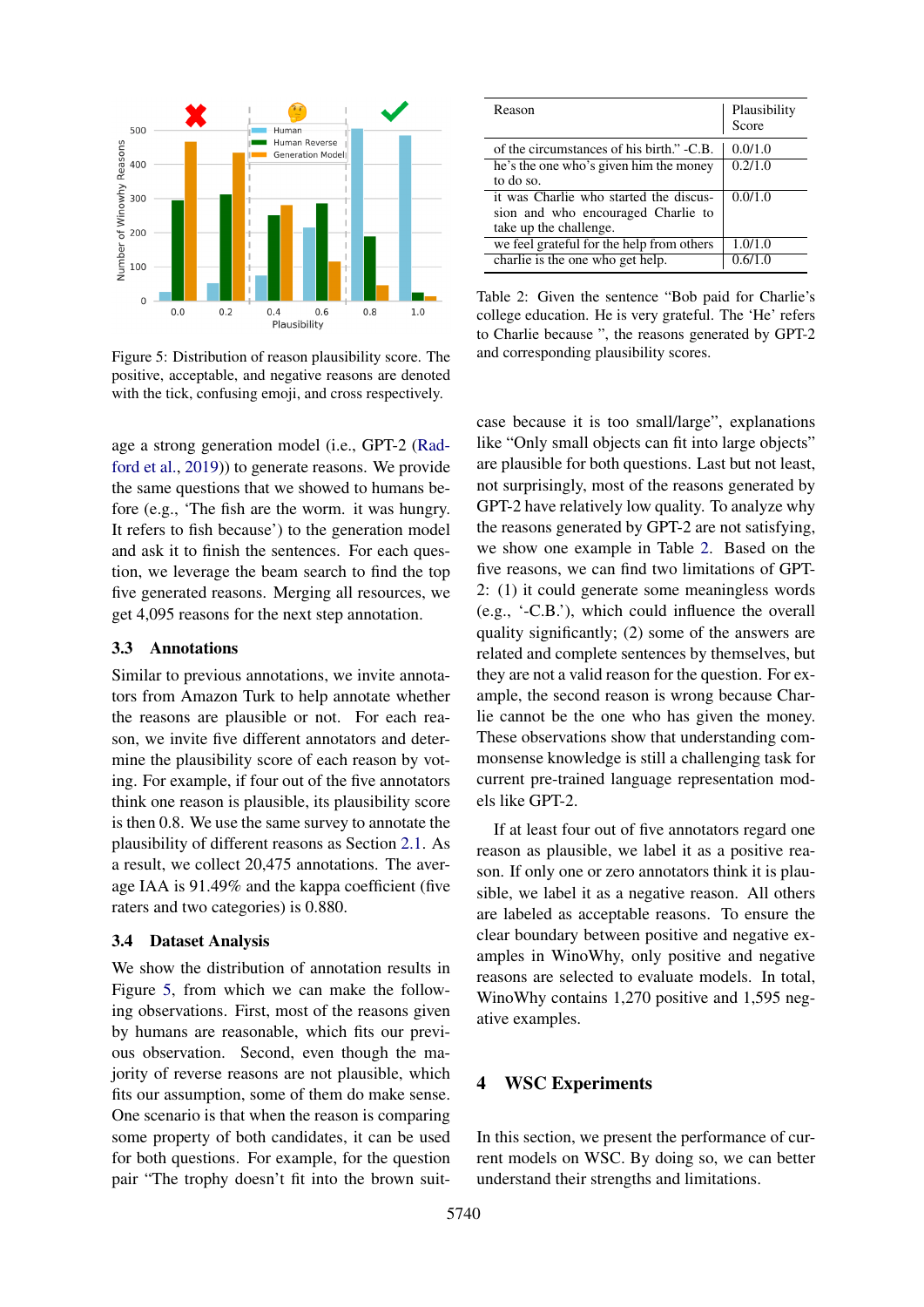#### 4.1 Evaluated Methods and Implementation

Recently, pre-trained language representation models have achieved significant improvement on the WSC task. In this section, we evaluate the following three models:

- 1. BERT [\(Devlin et al.,](#page-8-2) [2019\)](#page-8-2): As a powerful contextualized word representation model, it has been proven helpful in many downstream NLP tasks. As shown in [\(Kocijan et al.,](#page-9-6) [2019\)](#page-9-6), we can first convert the original WSC task into a token prediction task and then leverage BERT to solve the problem. We denote the base and large model of BERT as BERT (base) and BERT (large) respectively.
- 2. GPT-2 [\(Radford et al.,](#page-9-7) [2019\)](#page-9-7): GPT-2 is one of the best pre-trained language models for generation tasks. As reported in the original paper, we can first replace the pronouns with different candidates and leverage the probability of the *full* or *partial* sentences to make the prediction. Here we evaluate the small (117 M parameters) and the large (774 M parameters) models and denote those settings as GPT-2 (small, full), GPT-2 (small, partial), GPT-2 (large, full), and GPT-2 (large, partial) respectively.
- 3. RoBERTa [\(Liu et al.,](#page-9-8) [2019\)](#page-9-8): RoBERTa is a recent improved version of BERT with larger amount of training instances and techniques such as dynamic masking, which performs consistently better than BERT over many benchmark datasets. We denote the base and large models of RoBERTa as RoBERTa (base) and RoBERTa (large) respectively.

Besides unsupervised models, as indicated by [\(Kocijan et al.,](#page-9-6) [2019\)](#page-9-6), fine-tuning BERT with a similar pronoun resolution dataset WSCR [\(Rahman and Ng,](#page-9-14) [2012\)](#page-9-14) can help boost the performance. A later work [\(Sakaguchi et al.,](#page-9-15) [2019\)](#page-9-15) has further enhanced the performance by fine-tuning RoBERTa with a larger and more balanced dataset WinoGrande. Statistics of these datasets are presented in Table [3.](#page-5-0) In our experiments, we evaluate the combination of different pre-trained models and fine-tuning datasets, and denote them as BERT (base/large) + WSCR/Grande and RoBERTa (base/large) + WSCR/Grande respectively.

<span id="page-5-0"></span>

| <b>Dataset</b> | #Problems | Average<br>Length | #Vocab |
|----------------|-----------|-------------------|--------|
| WSC            | 273       | 19.1              | 919    |
| WSCR           | 1,886     | 15.9              | 4,127  |
| WinoGrande     | 43,972    | 20.6              | 16,469 |

Table 3: Statistics of WSC and related datasets.

# 4.2 Result Analysis

From the result in Table [4,](#page-6-1) we can make following observations: (1) Larger models perform better on all knowledge types due to their stronger semantic representation abilities; (2) The partial version of GPT-2 significantly outperforms the full version, which is consistent with the observation in [\(Trinh and Le,](#page-9-16) [2018\)](#page-9-16) and is mainly because the influence of imbalanced distribution of candidate words are relieved by only considering the sentence probability after the pronouns. Such observation also explains why GPT-2 can outperform unsupervised BERT on WSC because models based on BERT, which rely on predicting the probability of candidate words, cannot get rid of such noise; (3) For most models, questions that require spatial knowledge are the most challenging ones. One possible explanation is that the inference over spatial knowledge is often triggered by a preposition (e.g., 'in' or 'behind'), which is challenging for language representation models to remember without enough training corpus for spatial knowledge specifically; (4) Questions belonging to 'Others' involve more complex inference, even over multiple types of knowledge and thus most models perform poorly on that. The only exception is RoBERTa, which leverages its strong language representation ability to overcome such a challenge; (5) Fine-tuning over WinoGrande significantly boosts the performance.

Besides the above analysis, we are also interested in how different models perform on questions that require complex reasoning types. Thus we divide all WSC questions based on how many knowledge types are required to solve these questions and show the result in Table [5.](#page-6-2) Based on the result, we can see that relatively small models (e.g., BERT (base) and RoBERTa (base)) perform better on questions that require single knowledge types rather than multiple knowledge types. However, for large models (e.g., BERT (large) and RoBERTa (large)), as long as the suitable fine-tuning dataset is provided, they can achieve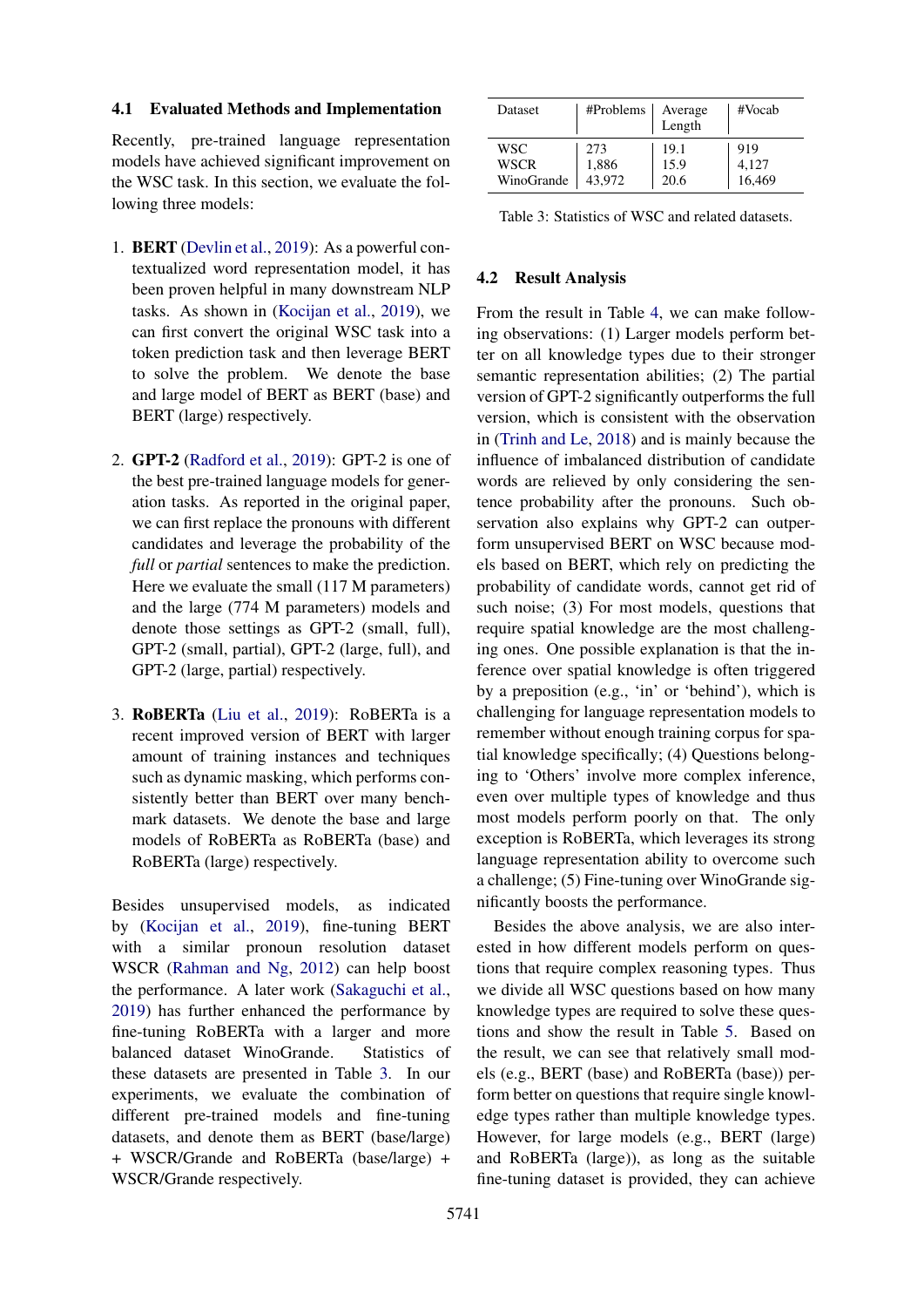<span id="page-6-1"></span>

| Model                    | Property | Object | Eventuality | Spatial | <b>Ouantity</b> | Others | Overall   |
|--------------------------|----------|--------|-------------|---------|-----------------|--------|-----------|
|                          | (32)     | (82)   | (88)        | (64)    | (20)            | (48)   | (273)     |
| BERT (base)              | 56.25%   | 64.63% | 50.00%      | 57.81%  | 50.00%          | 45.83% | 56.04%    |
| BERT (large)             | 56.25%   | 62.20% | 62.50%      | 67.19%  | 45.00%          | 52.08% | 61.90%    |
| RoBERTa (base)           | 43.75%   | 51.22% | 56.82%      | 51.56%  | 55.00%          | 39.58% | 51.65%    |
| RoBERTa (large)          | 50.00%   | 51.22% | 52.27%      | 48.44%  | 65.00%          | 56.25% | 52.75%    |
| GPT-2 (small, full)      | 56.25%   | 51.22% | 55.68%      | 51.56%  | 60.00%          | 47.92% | 52.75%    |
| GPT-2 (small, partial)   | 43.75%   | 60.98% | 53.41%      | 51.56%  | 60.00%          | 54.17% | 53.48%    |
| GPT-2 (large, full)      | 68.75%   | 68.29% | 61.36%      | 53.13%  | 55.00%          | 45.83% | 59.34%    |
| GPT-2 (large, partial)   | 65.63%   | 75.61% | 72.73%      | 62.50%  | 65.00%          | 60.42% | 69.23%    |
| BERT (base) + WSCR       | 71.88%   | 64.63% | 55.68%      | 59.38%  | 65.00%          | 45.83% | 59.71%    |
| BERT (large) + WSCR      | 81.25%   | 75.61% | 73.86%      | 67.19%  | 85.00%          | 64.58% | 71.43%    |
| BERT (base) + Grande     | 65.63%   | 58.54% | 60.23%      | 59.38%  | 55.00%          | 56.25% | 60.34%    |
| BERT (large) + Grande    | 75.00%   | 70.73% | 77.27%      | 79.69%  | 75.00%          | 68.75% | 73.63%    |
| RoBERTa (base) + WSCR    | 62.50%   | 60.98% | 57.95%      | 64.06%  | 55.00%          | 64.58% | 63.00%    |
| RoBERTa (large) + WSCR   | 84.38%   | 84.15% | 79.55%      | 76.56%  | 70.00%          | 81.25% | 80.95%    |
| RoBERTa (base) + Grande  | 75.00%   | 67.07% | 72.73%      | 75.00%  | 80.00%          | 70.83% | 72.16%    |
| RoBERTa (large) + Grande | 90.63%   | 84.15% | 93.18%      | 84.38%  | 90.00%          | 89.58% | $87.55\%$ |

Table 4: Performances of different models on WSC questions. Questions are grouped by their major knowledge types. If one question contains more than one knowledge types, it will be counted in all categories. If one question contains only 'Others' knowledge, it will be grouped into 'Others'. Numbers of questions are shown in brackets.

<span id="page-6-2"></span>

| Model                    | Single<br>(222) | Multiple<br>(51) |
|--------------------------|-----------------|------------------|
| BERT (base)              | 56.31%          | 54.90%           |
| BERT (large)             | 63.06%          | 56.86%           |
| RoBERTa (base)           | 53.15%          | 45.10%           |
| RoBERTa (large)          | 54.05%          | 47.06%           |
| GPT-2 (small, full)      | 51.80%          | 56.86%           |
| GPT-2 (small, partial)   | 53.48%          | 54.90%           |
| GPT-2 (large, full)      | 58.56%          | 62.74%           |
| GPT-2 (large, partial)   | 70.27%          | 64.71%           |
| BERT (base) + WSCR       | 59.91%          | 58.82%           |
| BERT (large) + WSCR      | 70.27%          | 76.47%           |
| BERT (base) + Grande     | 61.26%          | 56.86%           |
| BERT (large) + Grande    | 72.52%          | 78.43%           |
| RoBERTa (base) + WSCR    | 64.86%          | 54.90%           |
| RoBERTa (large) + WSCR   | 81.53%          | 78.43%           |
| RoBERTa (base) + Grande  | 72.97%          | 68.63%           |
| RoBERTa (large) + Grande | 86.94%          | 90.20%           |

Table 5: Performances of different models on different sets of WSC questions. Questions are grouped by the number of essential knowledge types (i.e., single or multiple). Numbers of questions are shown in brackets.

similar and even better performance on the complicated questions. In general, this observation is consistent with our previous observations that large models are capable of solving complex questions from the 'Others' category with the support of suitable fine-tuning datasets.

# <span id="page-6-0"></span>5 WinoWhy Experiments

In this section, we conduct experiments to investigate whether current models can understand how human beings solve WSC questions.

# 5.1 Unsupervised Setting

Experiment Details: To evaluate whether pretrained language representation models, which achieve the state-of-the-art performance on the WSC task, can distinguish the plausible reasons against the wrong ones, following [\(Kocijan et al.,](#page-9-6) [2019;](#page-9-6) [Radford et al.,](#page-9-7) [2019;](#page-9-7) [Sakaguchi et al.,](#page-9-15) [2019\)](#page-9-15), we first connect the questions and candidate reasons into single sentences, put them into the models, and take the returned probability as the prediction. Higher probability indicates higher plausibility prediction. Best thresholds are selected for different models to calculate the final accuracy. Similar to Section [4,](#page-4-0) we evaluate BERT (base), BERT (large), GPT-2 (small), GPT-2 (large), RoBERTa (base), and RoBERTa (large) on WinoWhy. For GPT-2 models, as the partial setting has been proved more useful, we only report the performances based on the partial setting. Besides these two, we also consider BERT/RoBERTa + WSCR/Grande combinations as additional unsupervised approaches because they are not directly optimized towards the WinoWhy task.

Result Analysis: Based on the results shown in Table [6,](#page-7-0) we can observe that even though pre-trained language representation models have achieved significant improvement over the original WSC task, they are still struggling on the WinoWhy task. Moreover, experimental results on different knowledge types prove that such a conclusion is universal rather than for a specific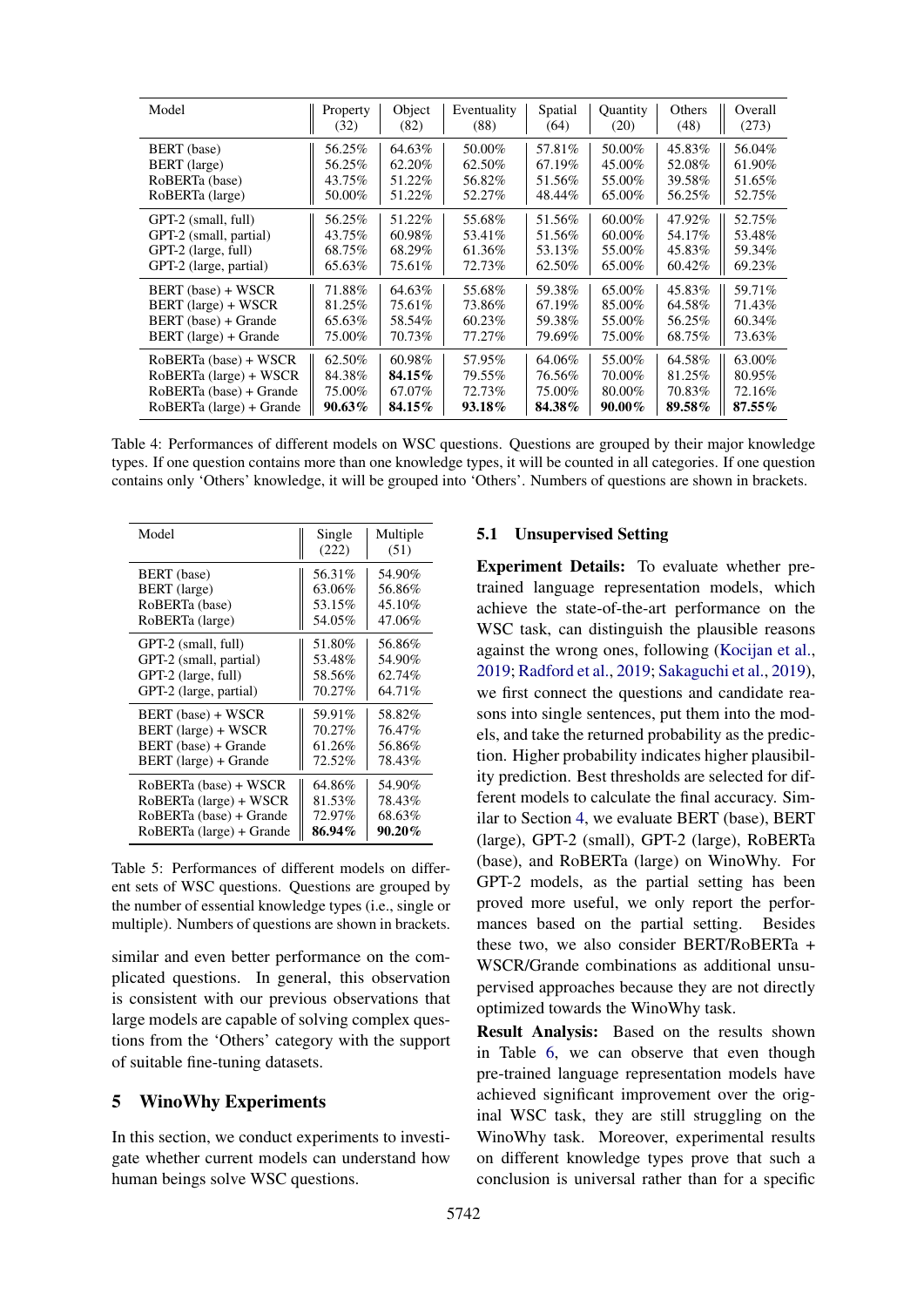<span id="page-7-0"></span>

| Model                    | Property | Object  | Eventuality | Spatial | <b>Ouantity</b> | Others | Overall |
|--------------------------|----------|---------|-------------|---------|-----------------|--------|---------|
|                          | (337)    | (856)   | (928)       | (674)   | (206)           | (496)  | (2865)  |
| <b>Majority Voting</b>   | 54.30%   | 56.31%  | 56.47%      | 52.67%  | 52.43%          | 55.24% | 55.67%  |
| BERT (base)              | 56.97%   | 56.54%  | 56.25%      | 54.01%  | 51.94%          | 55.44% | 55.92%  |
| BERT (large)             | 56.38%   | 57.24%  | 56.14%      | 53.41%  | 51.94%          | 56.65% | 56.13%  |
| RoBERTa (base)           | 54.30%   | 56.31%  | 56.90%      | 52.67%  | 52.91%          | 55.44% | 55.78%  |
| RoBERTa (large)          | 54.30%   | 56.43%  | 56.47%      | 52.67%  | 52.43%          | 55.04% | 55.67%  |
| GPT-2 (small)            | 56.68%   | 54.91%  | 57.11\%     | 54.45%  | 59.71%          | 57.66% | 56.37%  |
| GPT-2 (large)            | 57.57%   | 54.44%  | 54.42%      | 55.93%  | 54.85%          | 54.84% | 55.77%  |
| BERT (base) + WSCR       | 55.49%   | 56.31\% | 56.90%      | 52.97%  | 51.94%          | 55.04% | 55.71%  |
| BERT (large) + WSCR      | 56.97%   | 56.31%  | 56.79%      | 53.12%  | 52.91%          | 55.04% | 55.99%  |
| BERT (base) + Grande     | 57.27%   | 56.43%  | 57.22%      | 53.41\% | 52.91%          | 55.24% | 55.99%  |
| BERT (large) + Grande    | 54.90%   | 56.07%  | 56.57%      | 52.67%  | 52.91%          | 55.44% | 55.71%  |
| RoBERTa (base) + WSCR    | 52.82%   | 55.61%  | 58.41%      | 53.26%  | 56.31%          | 55.04% | 56.19%  |
| RoBERTa (large) + WSCR   | 54.90%   | 58.06%  | 56.90%      | 52.08%  | 52.91%          | 56.85% | 56.23%  |
| RoBERTa (base) + Grande  | 56.08%   | 58.88%  | 58.19%      | 55.64%  | 57.28%          | 57.66% | 58.05%  |
| RoBERTa (large) + Grande | 56.08%   | 58.06%  | 59.59%      | 56.82%  | 56.80%          | 58.06% | 58.18%  |

Table 6: Performances of different models on WinoWhy questions. We report performances of different reason sets based on the required knowledge types. Reasons could belong to multiple categories as the original WSC questions could contain more than one knowledge types. Numbers of questions are shown in brackets.

kind of knowledge. One possible reason is that even though the designers of WSC are trying to avoid any statistical correlation between the answer and the trigger word, such statistical correlation still exists. As a result, pre-trained language representation models can learn such correlation from large-scale training corpus and thus can answer WSC questions without fully understanding the reasons behind. Besides that, another interesting finding is that GPT-2 (large), as the best unsupervised model on WSC, performs poorly on WinoWhy. One possible explanation is that a lot of negative examples are generated with GPT-2 (large), and thus the dataset brings extra challenges for GPT-2 (large). Last but not least, we can find that fine-tuning over similar dataset (i.e., WSCR and WinoGrande) can slightly help RoBERTa, but the effect is still quite limited. This is probably because such a fine-tuning procedure only teaches pre-trained models to better answer WSC questions rather than understand the commonsense knowledge behind.

#### 5.2 Supervised Setting

Besides the unsupervised setting, we are also interested in whether a model can learn to distinguish reasons through supervised learning.

#### 5.2.1 Experiment Details

Here, we randomly divide the annotated dataset into five groups and conduct five-fold crossvalidation. We tried two different splitting meth-

<span id="page-7-1"></span>

| Setting         | Model           | Accuracy | std      |
|-----------------|-----------------|----------|----------|
|                 | $Glove + LSTM$  | 59.74%   | $1.04\%$ |
|                 | BERT (base)     | 77.48%   | 2.06%    |
|                 | BERT (large)    | 77.39%   | $1.54\%$ |
| Five-fold $(q)$ | RoBERTa (base)  | 75.01%   | 2.48%    |
|                 | RoBERTa (large) | 75.04%   | 1.97%    |
|                 | GPT-2 (small)   | 74.48%   | 2.43%    |
|                 | GPT-2 (large)   | 75.89%   | $1.35\%$ |
|                 | $Glove + LSTM$  | 64.92%   | $1.76\%$ |
|                 | BERT (base)     | 77.77%   | $1.54\%$ |
| Five-fold (r)   | BERT (large)    | 77.50%   | 2.43%    |
|                 | RoBERTa (base)  | 74.41%   | $1.35\%$ |
|                 | RoBERTa (large) | 74.66%   | 1.75%    |
|                 | GPT-2 (small)   | 76.19%   | $3.69\%$ |
|                 | GPT-2 (large)   | 76.13%   | 4.30%    |

Table 7: Accuracy and the standard deviation (std) results of evaluated supervised models.

ods, one is based on the WSC questions and the other one is based on the reasons. We denote these two settings as Five-fold (q) and Five-fold (r) respectively. As WinoWhy can be viewed as a text classification task, we adopt the traditional encoding+classification framework and leverage a twolayer feed-forward neural network as the classification module. Seven different encoding methods (Bi-LSTM [\(Hochreiter and Schmidhuber,](#page-9-17) [1997\)](#page-9-17), BERT (base), BERT (large), GPT-2 (small), GPT-2 (large), RoBERTa (base), and RoBERTa (large)) are evaluated. For LSTM, we choose the number of layers to be two, the hidden embedding dimension to be 300, and Glove [\(Pennington et al.,](#page-9-18) [2014\)](#page-9-18) to be the word embedding. All models are trained for ten epochs. Average accuracies over folds and standard deviations are reported.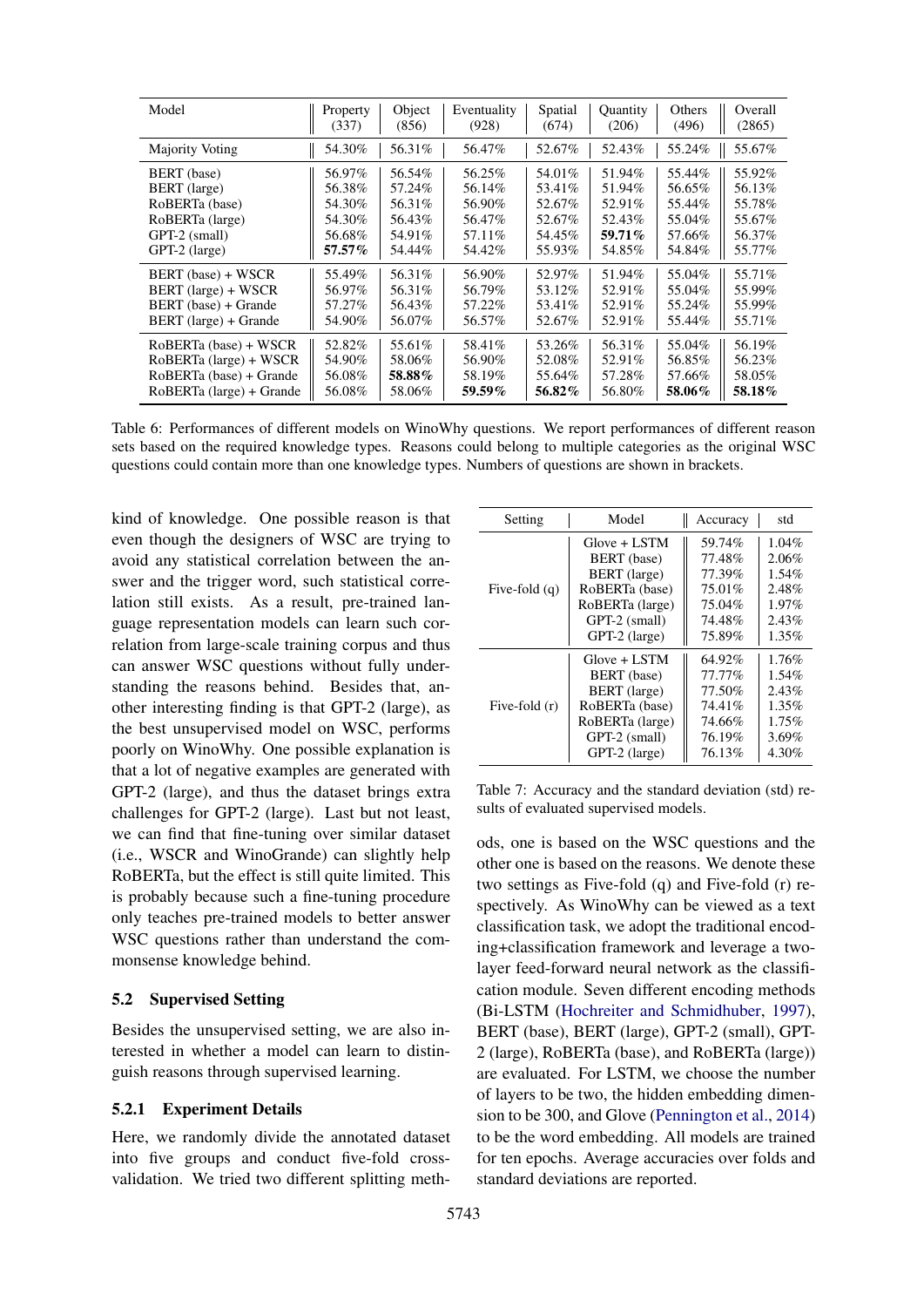#### 5.2.2 Result Analysis

The results in Table [7](#page-7-1) demonstrate that in general, WinoWhy is a challenging task as the best supervised model can only achieve 77.77% accuracy on a two-class classification task. Besides that, we also notice that all models are getting relatively large standard deviations, especially under the 'Five-fold (r)' setting, which may imply that these supervised models are sensitive to the dataset distribution. Both of these observations show that training a supervised model on WinoWhy is not enough to fully understand the reasons behind WSC decisions and we may need to include reasoning over more complex knowledge to solve this challenging problem.

# 5.3 Discussion

Based on the observations that fine-tuning over WSCR and WinoGrande can only help solve WSC rather than WinoWhy and the machine-learning based models over WinoWhy can be sensitive to the dataset distribution, it is reasonable to suspect that the improvement achieved by fine-tuning over a similar or same dataset might come from better dataset fitting rather than better commonsense reasoning. As the original purpose of proposing both WSC and WinoWhy is to evaluate how good current AI systems can understand commonsense knowledge rather than solve these questions by fitting the dataset, the unsupervised setting might be the more reasonable evaluation setting.

# <span id="page-8-0"></span>6 Related Work

As an important knowledge resource for many artificial intelligence systems, commonsense knowledge covers various knowledge categories like causality [\(Sap et al.,](#page-9-19) [2019\)](#page-9-19), reasoning [\(Schu](#page-9-20)[bert,](#page-9-20) [2015\)](#page-9-20), property [\(Liu and Singh,](#page-9-10) [2004\)](#page-9-10), and quantity [\(Elazar et al.,](#page-8-3) [2019\)](#page-8-3), and has been proven crucial in many downstream tasks like question answering [\(Lin et al.,](#page-9-21) [2019\)](#page-9-21), dialogue system [\(Zhou et al.,](#page-9-1) [2018\)](#page-9-1), reading comprehension [\(Wang et al.,](#page-9-22) [2018\)](#page-9-22), and pronoun coreference resolution [\(Levesque et al.,](#page-9-0) [2012\)](#page-9-0). Among all these tasks, Winograd Schema Challenge (WSC) [\(Levesque et al.,](#page-9-0) [2012\)](#page-9-0) is viewed as one of the most challenging ones because solving WSC questions typically requires inference over various kinds of commonsense knowledge. Conventionally, people tried to solve WSC questions in an unsupervised way by leveraging either search

engines [\(Emami et al.,](#page-9-5) [2018\)](#page-9-5), linguistic knowledge [\(Zhang et al.,](#page-9-23) [2019,](#page-9-23) [2020\)](#page-9-24), or language representation models [\(Kocijan et al.,](#page-9-6) [2019\)](#page-9-6). Experimental results showed that these models still cannot fully solve the problem but we are not clear about how to further improve them. One important reason behind this is that the conventional definition of commonsense knowledge is too vague and thus we are not clear about what kinds of knowledge are still challenging for current commonsense reasoning models. In this paper, we use the WSC task as the breaking point to conduct a deep diagnosis of essential commonsense knowledge types, which sheds some light on how to achieve a better commonsense reasoning system in the future.

# <span id="page-8-1"></span>7 Conclusion

In this paper, we presented the first deep diagnosis of essential commonsense knowledge for answering Winograd Schema Challenge questions. By doing so, we better understand the strengths and limitations of current commonsense reasoning models. More importantly, we better know about what kinds of commonsense knowledge are required to be acquired for better commonsense reasoning. On top of the collected reasons, we develop a new task called WinoWhy, which requires models to select the plausible reasons for answering WSC questions. Experiments show that even though current models have gained significant improvement over the original WSC task, they still cannot fully understand the reasons behind.

# Acknowledgements

This paper was supported by the Early Career Scheme (ECS, No. 26206717) from the Research Grants Council in Hong Kong and the Tencent AI Lab Rhino-Bird Focused Research Program.

# References

- <span id="page-8-2"></span>Jacob Devlin, Ming-Wei Chang, Kenton Lee, and Kristina Toutanova. 2019. BERT: pre-training of deep bidirectional transformers for language understanding. In *Proceedings of NAACL-HLT 2019*, pages 4171–4186.
- <span id="page-8-3"></span>Yanai Elazar, Abhijit Mahabal, Deepak Ramachandran, Tania Bedrax-Weiss, and Dan Roth. 2019. How large are lions? inducing distributions over quantitative attributes. In *Proceedings of ACL 2019*, pages 3973–3983.